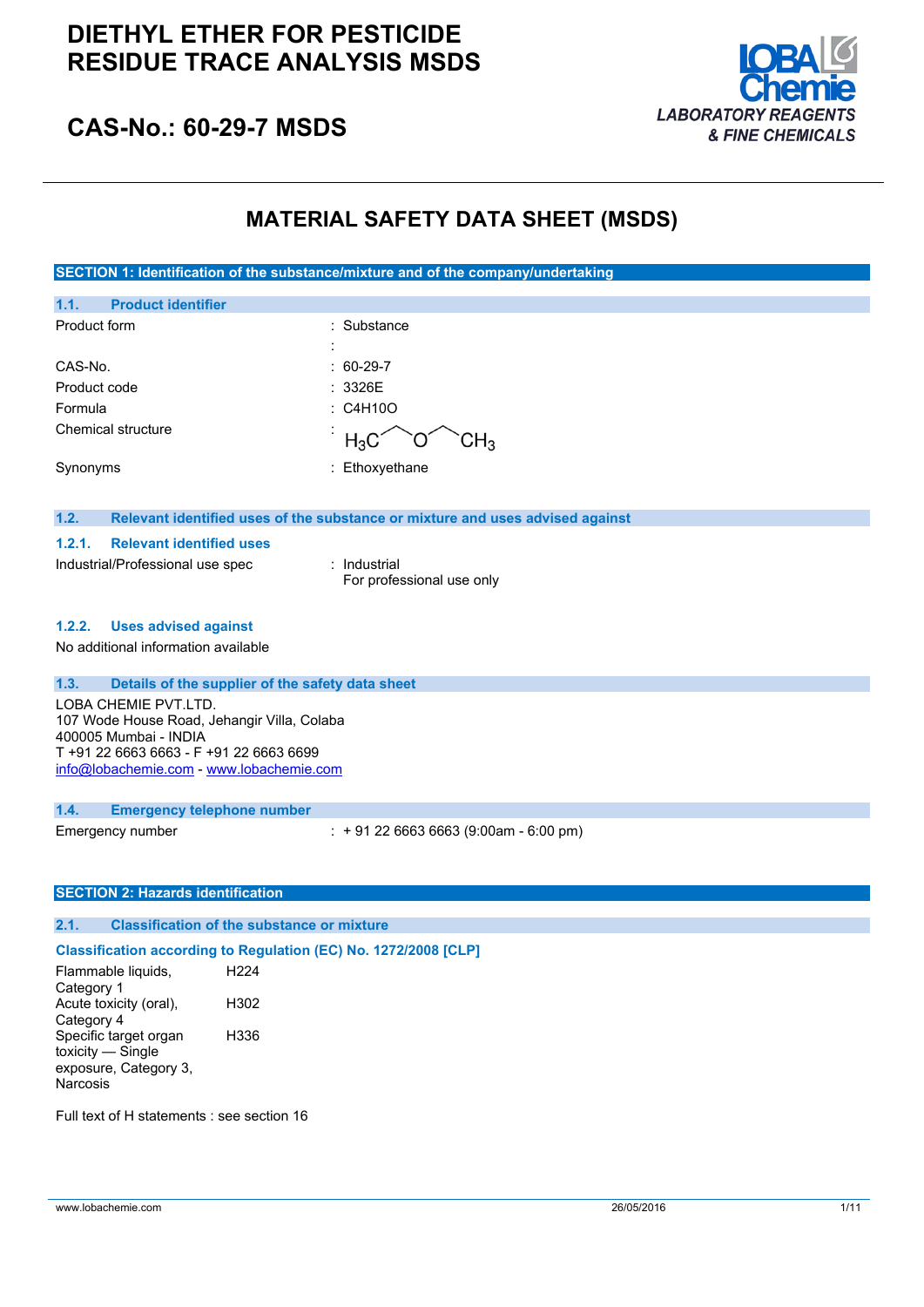Safety Data Sheet

#### **Classification according to Directive 67/548/EEC [DSD] or 1999/45/EC [DPD]**

F+; R12 Xn; R22 R19 R66 R67 Full text of R-phrases: see section 16

#### **Adverse physicochemical, human health and environmental effects** No additional information available

| 2.2.                  | <b>Label elements</b>                                                                 |                                                                                                                                                                       |
|-----------------------|---------------------------------------------------------------------------------------|-----------------------------------------------------------------------------------------------------------------------------------------------------------------------|
|                       | Labelling according to Regulation (EC) No. 1272/2008 [CLP]<br>Hazard pictograms (CLP) | GHS02<br>GHS07                                                                                                                                                        |
|                       | Signal word (CLP)                                                                     | : Danger                                                                                                                                                              |
|                       | Hazard statements (CLP)                                                               | : H224 - Extremely flammable liquid and vapour.<br>H302 - Harmful if swallowed.<br>H336 - May cause drowsiness or dizziness.                                          |
|                       | Precautionary statements (CLP)                                                        | : P210 - Keep away from heat, hot surfaces, sparks, open flames and other ignition<br>sources. No smoking.<br>P261 - Avoid breathing vapours, spray, dust, fume, gas. |
| <b>EUH-statements</b> |                                                                                       | : EUH066 - Repeated exposure may cause skin dryness or cracking.<br>EUH019 - May form explosive peroxides.                                                            |

#### **2.3. Other hazards**

No additional information available

| <b>SECTION 3: Composition/information on ingredients</b> |                                                      |  |  |
|----------------------------------------------------------|------------------------------------------------------|--|--|
|                                                          |                                                      |  |  |
| 3.1.                                                     | <b>Substances</b>                                    |  |  |
| Name                                                     | : DIETHYL ETHER For pesticide residue trace analysis |  |  |
| CAS-No.                                                  | : $60-29-7$                                          |  |  |

Full text of R- and H-statements: see section 16

**3.2. Mixtures**

Not applicable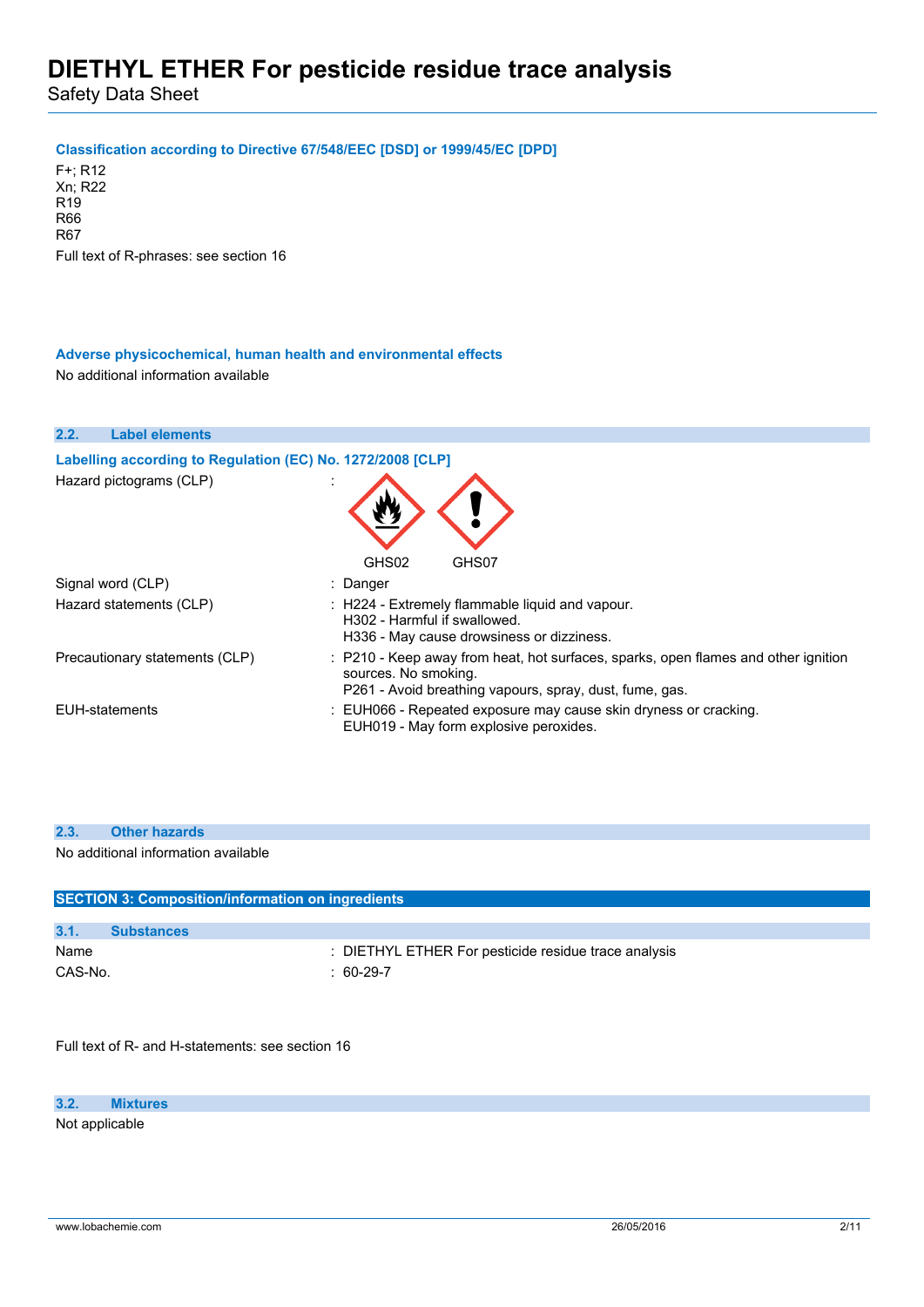Safety Data Sheet

**SECTION 4: First aid measures**

| 4.1.<br><b>Description of first aid measures</b>                    |                                                                                                                                                                                                      |
|---------------------------------------------------------------------|------------------------------------------------------------------------------------------------------------------------------------------------------------------------------------------------------|
| First-aid measures after inhalation                                 | : Remove person to fresh air and keep comfortable for breathing. Call a POISON<br>CENTER/doctor if you feel unwell.                                                                                  |
| First-aid measures after skin contact                               | Rinse skin with water/shower. Take off immediately all contaminated clothing.<br>Repeated exposure may cause skin dryness or cracking.                                                               |
| First-aid measures after eye contact                                | Rinse cautiously with water for several minutes. Remove contact lenses, if present<br>and easy to do. Continue rinsing. Get medical advice/attention.                                                |
| First-aid measures after ingestion                                  | : Rinse mouth. Call a POISON CENTER/doctor if you feel unwell.                                                                                                                                       |
| 4.2.<br>Most important symptoms and effects, both acute and delayed |                                                                                                                                                                                                      |
| Symptoms/effects after inhalation                                   | : May cause drowsiness or dizziness.                                                                                                                                                                 |
| Symptoms/effects after ingestion                                    | : Harmful if swallowed.                                                                                                                                                                              |
| 4.3.                                                                | Indication of any immediate medical attention and special treatment needed                                                                                                                           |
| Treat symptomatically.                                              |                                                                                                                                                                                                      |
|                                                                     |                                                                                                                                                                                                      |
| <b>SECTION 5: Firefighting measures</b>                             |                                                                                                                                                                                                      |
| 5.1.<br><b>Extinguishing media</b>                                  |                                                                                                                                                                                                      |
| Suitable extinguishing media                                        | : Carbon dioxide. Dry powder. Foam. Water spray.                                                                                                                                                     |
| Unsuitable extinguishing media                                      | Do not use a heavy water stream.                                                                                                                                                                     |
|                                                                     |                                                                                                                                                                                                      |
| 5.2.<br>Special hazards arising from the substance or mixture       |                                                                                                                                                                                                      |
| Fire hazard                                                         | : Extremely flammable liquid and vapour.                                                                                                                                                             |
| <b>Explosion hazard</b>                                             | May form flammable/explosive vapour-air mixture. Heat may build pressure,<br>rupturing closed containers, spreading fire and increasing risk of burns and injuries.<br>May form explosive peroxides. |
| 5.3.<br><b>Advice for firefighters</b>                              |                                                                                                                                                                                                      |
| Firefighting instructions                                           | : DO NOT fight fire when fire reaches explosives. Evacuate area.                                                                                                                                     |
| <b>SECTION 6: Accidental release measures</b>                       |                                                                                                                                                                                                      |
|                                                                     |                                                                                                                                                                                                      |
| 6.1.                                                                | Personal precautions, protective equipment and emergency procedures                                                                                                                                  |
| General measures                                                    | : Remove ignition sources. Use special care to avoid static electric charges. No open<br>flames. No smoking.                                                                                         |
| 6.1.1.<br>For non-emergency personnel                               |                                                                                                                                                                                                      |
| <b>Emergency procedures</b>                                         | Evacuate unnecessary personnel.                                                                                                                                                                      |
| For emergency responders<br>6.1.2.                                  |                                                                                                                                                                                                      |
| Protective equipment                                                | : Use personal protective equipment as required.                                                                                                                                                     |
| <b>Emergency procedures</b>                                         | : Ventilate area.                                                                                                                                                                                    |
|                                                                     |                                                                                                                                                                                                      |
| 6.2.<br><b>Environmental precautions</b>                            |                                                                                                                                                                                                      |
| Avoid release to the environment.                                   |                                                                                                                                                                                                      |
| Methods and material for containment and cleaning up<br>6.3.        |                                                                                                                                                                                                      |
| Methods for cleaning up                                             | : Collect spillage. On land, sweep or shovel into suitable containers.                                                                                                                               |
| <b>Reference to other sections</b><br>6.4.                          |                                                                                                                                                                                                      |
| No additional information available                                 |                                                                                                                                                                                                      |
| <b>SECTION 7: Handling and storage</b>                              |                                                                                                                                                                                                      |
| 7.1.<br><b>Precautions for safe handling</b>                        |                                                                                                                                                                                                      |
| Additional hazards when processed                                   | Handle empty containers with care because residual vapours are flammable.                                                                                                                            |
|                                                                     | Hazardous waste due to potential risk of explosion.                                                                                                                                                  |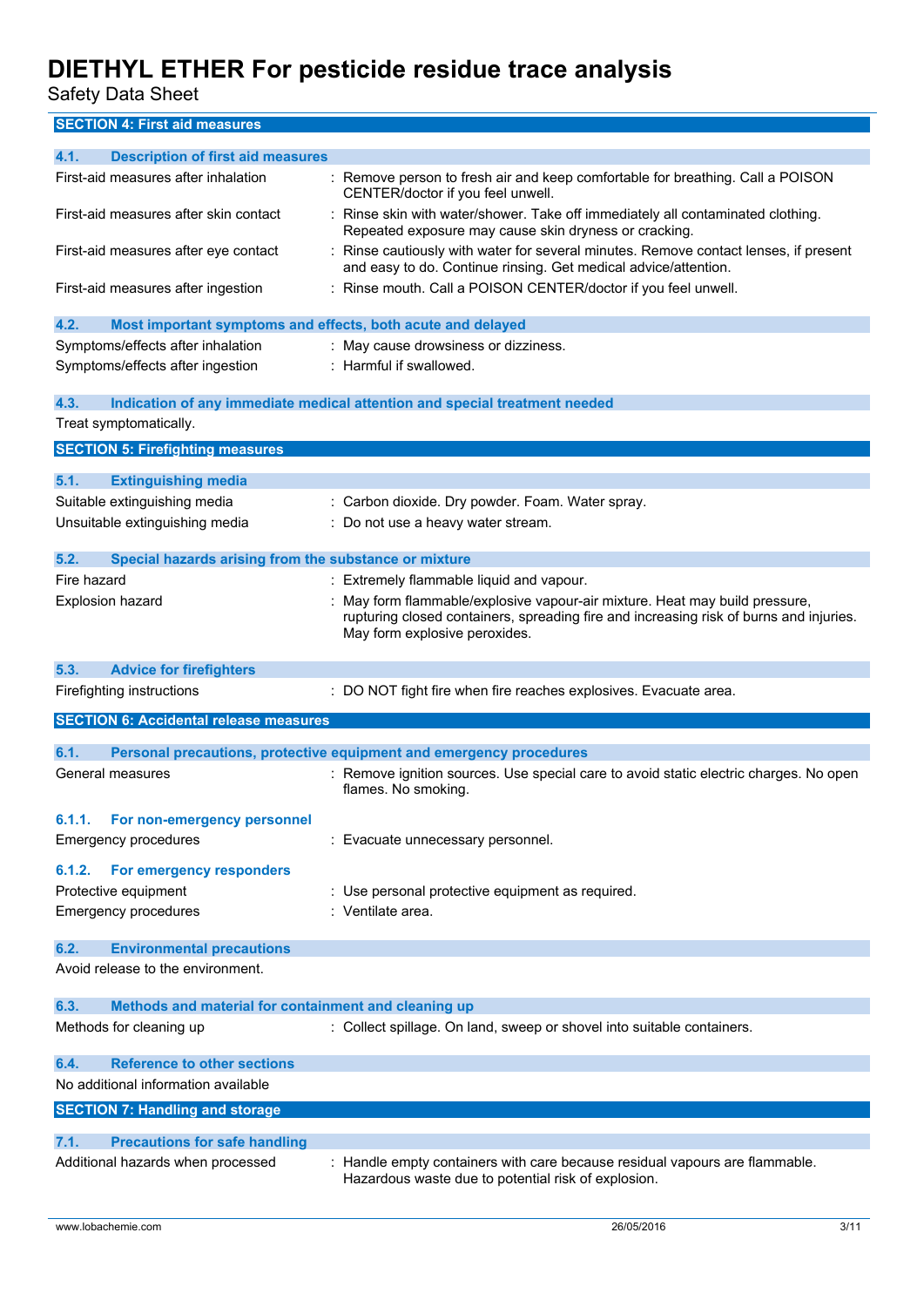Safety Data Sheet

| Precautions for safe handling                                        | : Avoid contact with skin and eyes. Take precautionary measures against static<br>discharge. Use only non-sparking tools. Do not breathe vapours. Use only outdoors<br>or in a well-ventilated area. Keep away from sources of ignition - No smoking. |  |  |
|----------------------------------------------------------------------|-------------------------------------------------------------------------------------------------------------------------------------------------------------------------------------------------------------------------------------------------------|--|--|
| Hygiene measures                                                     | : Do not eat, drink or smoke when using this product. Wash hands and other exposed<br>areas with mild soap and water before eating, drinking or smoking and when leaving<br>work.                                                                     |  |  |
| 7.2.<br>Conditions for safe storage, including any incompatibilities |                                                                                                                                                                                                                                                       |  |  |
|                                                                      |                                                                                                                                                                                                                                                       |  |  |
| Technical measures                                                   | : Ground/bond container and receiving equipment. Use explosion-proof<br>electrical/ventilating/lighting equipment. Proper grounding procedures to avoid static<br>electricity should be followed.                                                     |  |  |
| Storage conditions                                                   | : Keep in fireproof place. Keep container tightly closed.                                                                                                                                                                                             |  |  |
| Incompatible products                                                | $\therefore$ Oxidizing agent.                                                                                                                                                                                                                         |  |  |
| Incompatible materials                                               | $\pm$ Heat sources.                                                                                                                                                                                                                                   |  |  |
|                                                                      |                                                                                                                                                                                                                                                       |  |  |
| 7.3.<br>Specific end use(s)                                          |                                                                                                                                                                                                                                                       |  |  |
| No additional information available                                  |                                                                                                                                                                                                                                                       |  |  |
| <b>SECTION 8: Exposure controls/personal protection</b>              |                                                                                                                                                                                                                                                       |  |  |
|                                                                      |                                                                                                                                                                                                                                                       |  |  |
| 8.1.<br><b>Control parameters</b>                                    |                                                                                                                                                                                                                                                       |  |  |
|                                                                      |                                                                                                                                                                                                                                                       |  |  |

No additional information available

| <b>Exposure controls</b><br>8.2.                              |                                                                    |
|---------------------------------------------------------------|--------------------------------------------------------------------|
| Hand protection                                               | Protective gloves                                                  |
| Eye protection                                                | Chemical goggles or safety glasses                                 |
| Skin and body protection                                      | : Wear suitable protective clothing                                |
| Respiratory protection                                        | : [In case of inadequate ventilation] wear respiratory protection. |
| <b>SECTION 9: Physical and chemical properties</b>            |                                                                    |
| Information on basic physical and chemical properties<br>9.1. |                                                                    |
| Physical state                                                | : Liquid                                                           |
| Molecular mass                                                | : 74.12 g/mol                                                      |
| Colour                                                        | Clear colourless.                                                  |
| Odour                                                         | : sweet etheral odour.                                             |
| Odour threshold                                               | : No data available                                                |
| рH                                                            | : No data available                                                |
| Relative evaporation rate (butylacetate=1)                    | : 37.5                                                             |
| Melting point                                                 | $: -116 °C$                                                        |
| Freezing point                                                | : No data available                                                |
| Boiling point                                                 | : 34.6 °C                                                          |
| Flash point                                                   | : -40 $^{\circ}$ C                                                 |
| Auto-ignition temperature                                     | : 160 K                                                            |
|                                                               |                                                                    |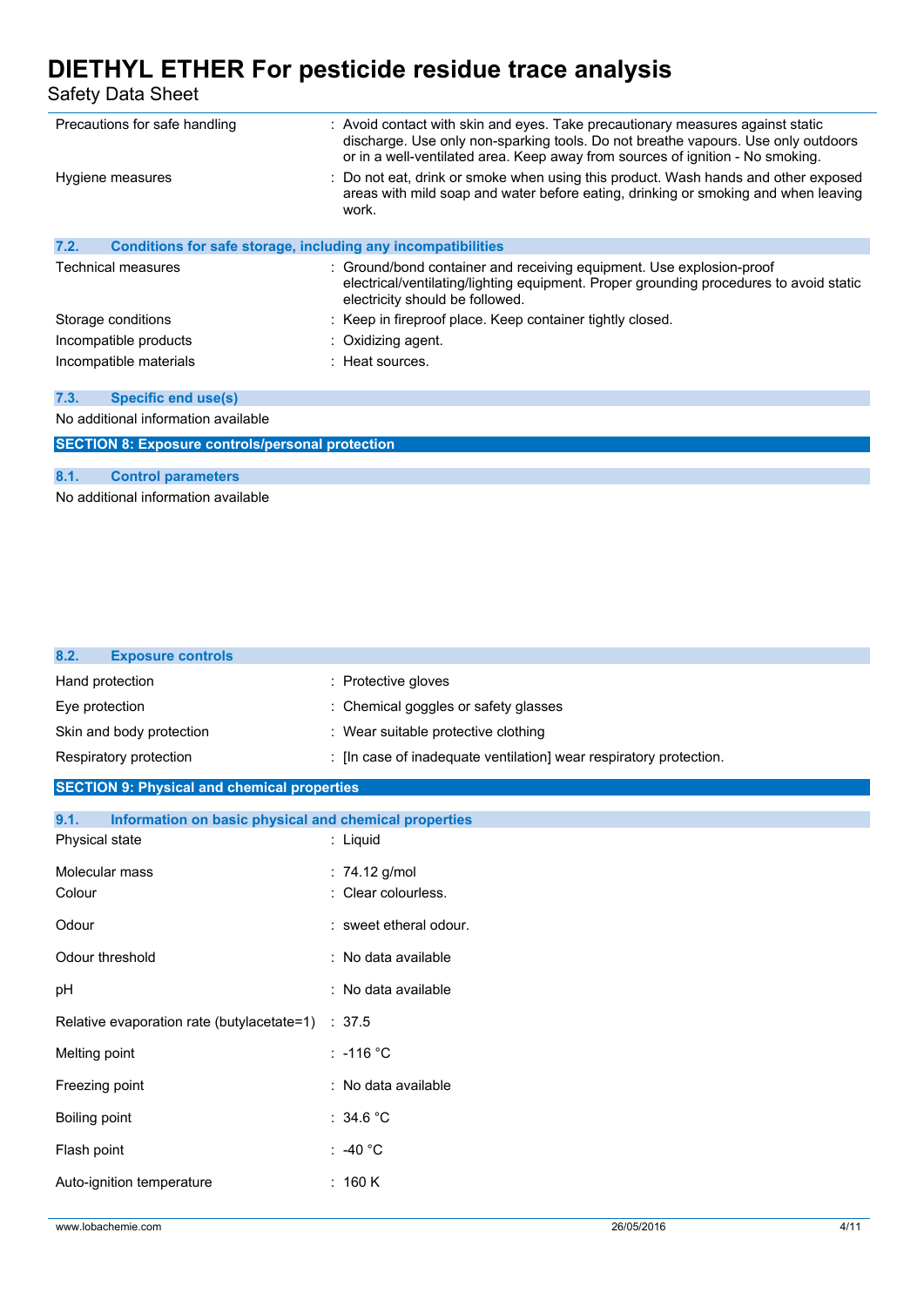Safety Data Sheet

| safety Data Sheet                                                                                                                                                                                                                                                                                                                                                                                                                                                                                                                                                                                   |                                                                                                                   |
|-----------------------------------------------------------------------------------------------------------------------------------------------------------------------------------------------------------------------------------------------------------------------------------------------------------------------------------------------------------------------------------------------------------------------------------------------------------------------------------------------------------------------------------------------------------------------------------------------------|-------------------------------------------------------------------------------------------------------------------|
| Decomposition temperature                                                                                                                                                                                                                                                                                                                                                                                                                                                                                                                                                                           | : No data available                                                                                               |
| Flammability (solid, gas)                                                                                                                                                                                                                                                                                                                                                                                                                                                                                                                                                                           | : Flammable<br>Extremely flammable liquid and vapour.                                                             |
| Vapour pressure                                                                                                                                                                                                                                                                                                                                                                                                                                                                                                                                                                                     | $: 563$ hPa at 20 $^{\circ}$ C                                                                                    |
| Relative vapour density at 20 °C                                                                                                                                                                                                                                                                                                                                                                                                                                                                                                                                                                    | : No data available                                                                                               |
| Relative density                                                                                                                                                                                                                                                                                                                                                                                                                                                                                                                                                                                    | : 2.6                                                                                                             |
| Density<br>Solubility                                                                                                                                                                                                                                                                                                                                                                                                                                                                                                                                                                               | : $0.71$ g/cm <sup>3</sup><br>: Water: 65 g/l at 20°C                                                             |
| Log Pow                                                                                                                                                                                                                                                                                                                                                                                                                                                                                                                                                                                             | : No data available                                                                                               |
| Viscosity, kinematic                                                                                                                                                                                                                                                                                                                                                                                                                                                                                                                                                                                | : No data available                                                                                               |
| Viscosity, dynamic                                                                                                                                                                                                                                                                                                                                                                                                                                                                                                                                                                                  | : No data available                                                                                               |
| <b>Explosive properties</b>                                                                                                                                                                                                                                                                                                                                                                                                                                                                                                                                                                         | : May form explosive peroxides.                                                                                   |
| Oxidising properties                                                                                                                                                                                                                                                                                                                                                                                                                                                                                                                                                                                | : No data available                                                                                               |
| <b>Explosive limits</b>                                                                                                                                                                                                                                                                                                                                                                                                                                                                                                                                                                             | $: 0.018 - 0.48$ vol %                                                                                            |
| No additional information available<br><b>SECTION 10: Stability and reactivity</b><br>10.1.<br><b>Reactivity</b><br>Extremely flammable liquid and vapour.<br>10.2.<br><b>Chemical stability</b><br>Stable under normal conditions.<br>10.3.<br><b>Possibility of hazardous reactions</b><br>Reacts vigorously with strong oxidizers and acids.<br><b>Conditions to avoid</b><br>10.4.<br>Sparks. Heat. Open flame.<br>10.5.<br><b>Incompatible materials</b><br>Oxidizing agent.<br>10.6.<br><b>Hazardous decomposition products</b><br>May release flammable gases. May form explosive peroxides. |                                                                                                                   |
| <b>SECTION 11: Toxicological information</b>                                                                                                                                                                                                                                                                                                                                                                                                                                                                                                                                                        |                                                                                                                   |
|                                                                                                                                                                                                                                                                                                                                                                                                                                                                                                                                                                                                     |                                                                                                                   |
| 11.1.<br>Information on toxicological effects<br>Acute toxicity                                                                                                                                                                                                                                                                                                                                                                                                                                                                                                                                     | : Oral: Harmful if swallowed.                                                                                     |
| Skin corrosion/irritation<br>Additional information<br>Serious eye damage/irritation<br>Respiratory or skin sensitisation                                                                                                                                                                                                                                                                                                                                                                                                                                                                           | : Not classified<br>Repeated exposure may cause skin dryness or cracking.<br>: Not classified<br>: Not classified |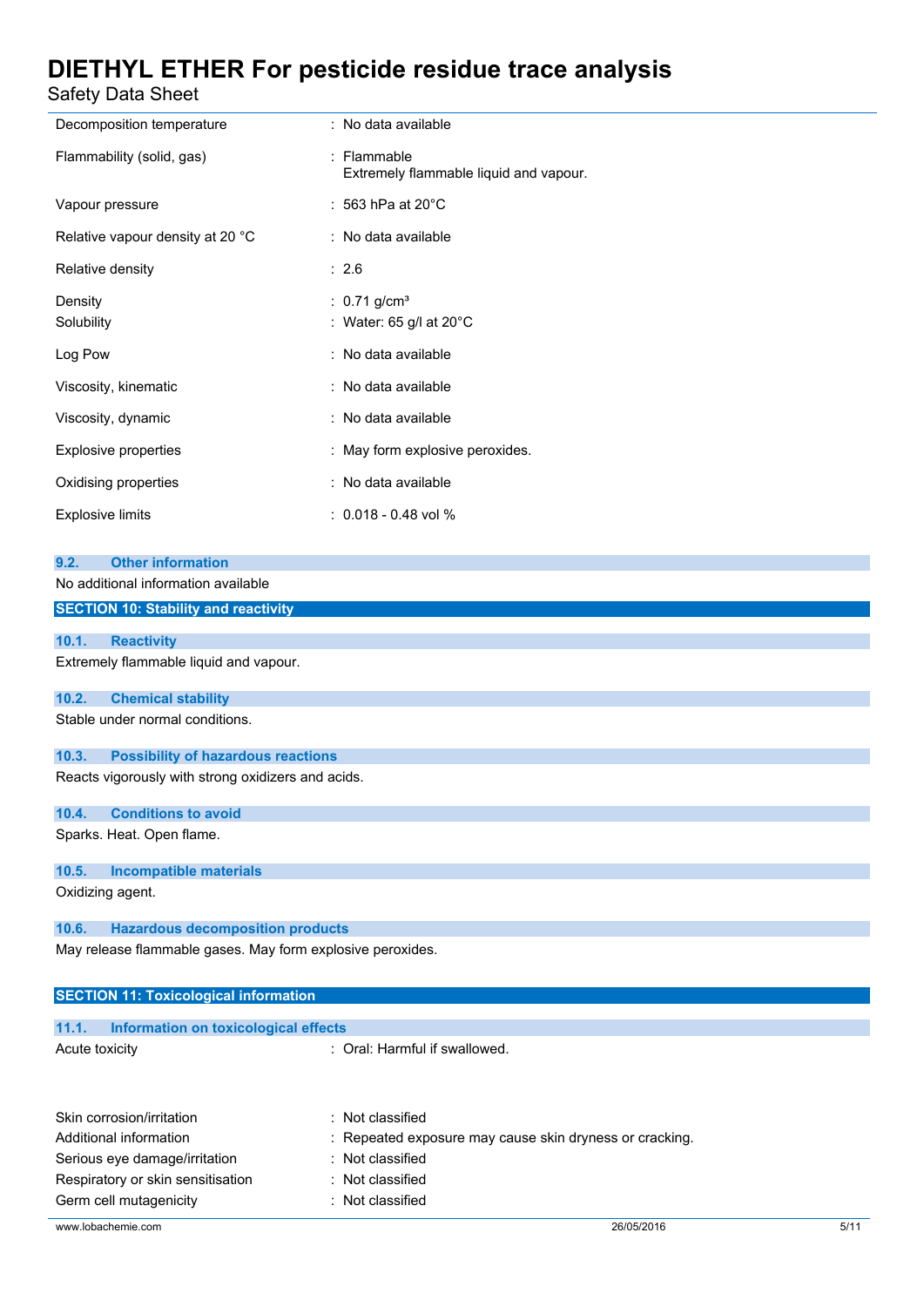| Safety Data Sheet                                      |                                                                                                                                                           |
|--------------------------------------------------------|-----------------------------------------------------------------------------------------------------------------------------------------------------------|
| Carcinogenicity                                        | : Not classified                                                                                                                                          |
| Reproductive toxicity                                  | : Not classified                                                                                                                                          |
| STOT-single exposure                                   | : May cause drowsiness or dizziness.                                                                                                                      |
| STOT-repeated exposure                                 | : Not classified                                                                                                                                          |
| Aspiration hazard                                      | : Not classified                                                                                                                                          |
| Potential adverse human health effects<br>and symptoms | : Harmful if swallowed.                                                                                                                                   |
| <b>SECTION 12: Ecological information</b>              |                                                                                                                                                           |
| 12.1.<br><b>Toxicity</b>                               |                                                                                                                                                           |
| No additional information available                    |                                                                                                                                                           |
|                                                        |                                                                                                                                                           |
|                                                        |                                                                                                                                                           |
|                                                        |                                                                                                                                                           |
| 12.2.<br><b>Persistence and degradability</b>          |                                                                                                                                                           |
| No additional information available                    |                                                                                                                                                           |
|                                                        |                                                                                                                                                           |
| 12.3.<br><b>Bioaccumulative potential</b>              |                                                                                                                                                           |
| No additional information available                    |                                                                                                                                                           |
| 12.4.<br><b>Mobility in soil</b>                       |                                                                                                                                                           |
| No additional information available                    |                                                                                                                                                           |
|                                                        |                                                                                                                                                           |
| <b>Results of PBT and vPvB assessment</b><br>12.5.     |                                                                                                                                                           |
| No additional information available                    |                                                                                                                                                           |
|                                                        |                                                                                                                                                           |
| <b>Other adverse effects</b><br>12.6.                  |                                                                                                                                                           |
| No additional information available                    |                                                                                                                                                           |
| <b>SECTION 13: Disposal considerations</b>             |                                                                                                                                                           |
| 13.1.<br><b>Waste treatment methods</b>                |                                                                                                                                                           |
| Product/Packaging disposal                             | : Dispose of contents/container to hazardous or special waste collection point, in                                                                        |
| recommendations<br>Additional information              | accordance with local, regional, national and/or international regulation.<br>: Handle empty containers with care because residual vapours are flammable. |
|                                                        | Hazardous waste due to potential risk of explosion.                                                                                                       |
| <b>SECTION 14: Transport information</b>               |                                                                                                                                                           |
| In accordance with ADR / RID / IMDG / IATA / ADN       |                                                                                                                                                           |
|                                                        |                                                                                                                                                           |
| 14.1.<br><b>UN number</b>                              |                                                                                                                                                           |

UN-No. (ADR) : 1155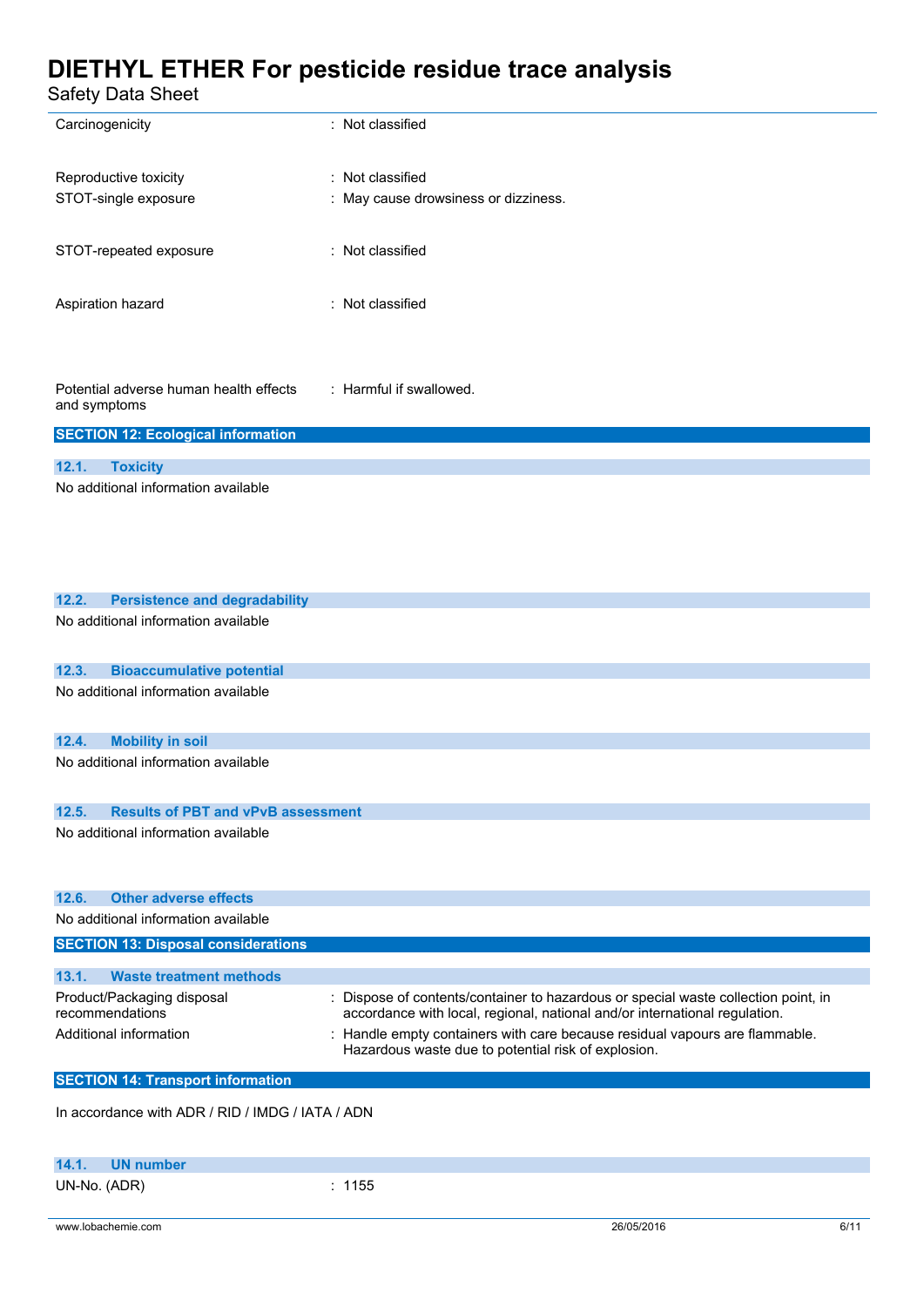Safety Data Sheet

| UN-No. (IMDG) | : 1155 |
|---------------|--------|
| UN-No. (IATA) | : 1155 |
| UN-No. (ADN)  | : 1155 |
| UN-No. (RID)  | : 1155 |

| UN proper shipping name<br>14.2.      |                                                                     |
|---------------------------------------|---------------------------------------------------------------------|
| Proper Shipping Name (ADR)            | : DIETHYL ETHER (ETHYL ETHER)                                       |
| Proper Shipping Name (IMDG)           | : DIETHYL ETHER (ETHYL ETHER)                                       |
| Proper Shipping Name (IATA)           | : Diethyl ether                                                     |
| Proper Shipping Name (ADN)            | : DIETHYL ETHER (ETHYL ETHER)                                       |
| Proper Shipping Name (RID)            | $:$ DIETHYL ETHER (ETHYL ETHER)                                     |
| Transport document description (ADR)  | : UN 1155 DIETHYL ETHER (ETHYL ETHER), 3, I, (D/E)                  |
| Transport document description (IMDG) | : UN 1155 DIETHYL ETHER (ETHYL ETHER), 3, I (-40 $^{\circ}$ C c.c.) |
| Transport document description (IATA) | : UN 1155 Diethyl ether, $3,1$                                      |
| Transport document description (ADN)  | : UN 1155 DIETHYL ETHER (ETHYL ETHER), 3, I                         |
| Transport document description (RID)  | : UN 1155 DIETHYL ETHER (ETHYL ETHER), 3, I                         |

#### **14.3. Transport hazard class(es)**

#### **ADR**

| Transport hazard class(es) (ADR) | : 3 |
|----------------------------------|-----|
| Danger labels (ADR)              | : 3 |



#### **IMDG**

| Transport hazard class(es) (IMDG) | : 3 |
|-----------------------------------|-----|
| Danger labels (IMDG)              | : 3 |



#### **IATA**

Transport hazard class(es) (IATA) : 3 Hazard labels (IATA) : 3

#### **ADN**

| Transport hazard class(es) (ADN) | : 3 |
|----------------------------------|-----|
| Danger labels (ADN)              | : 3 |



:

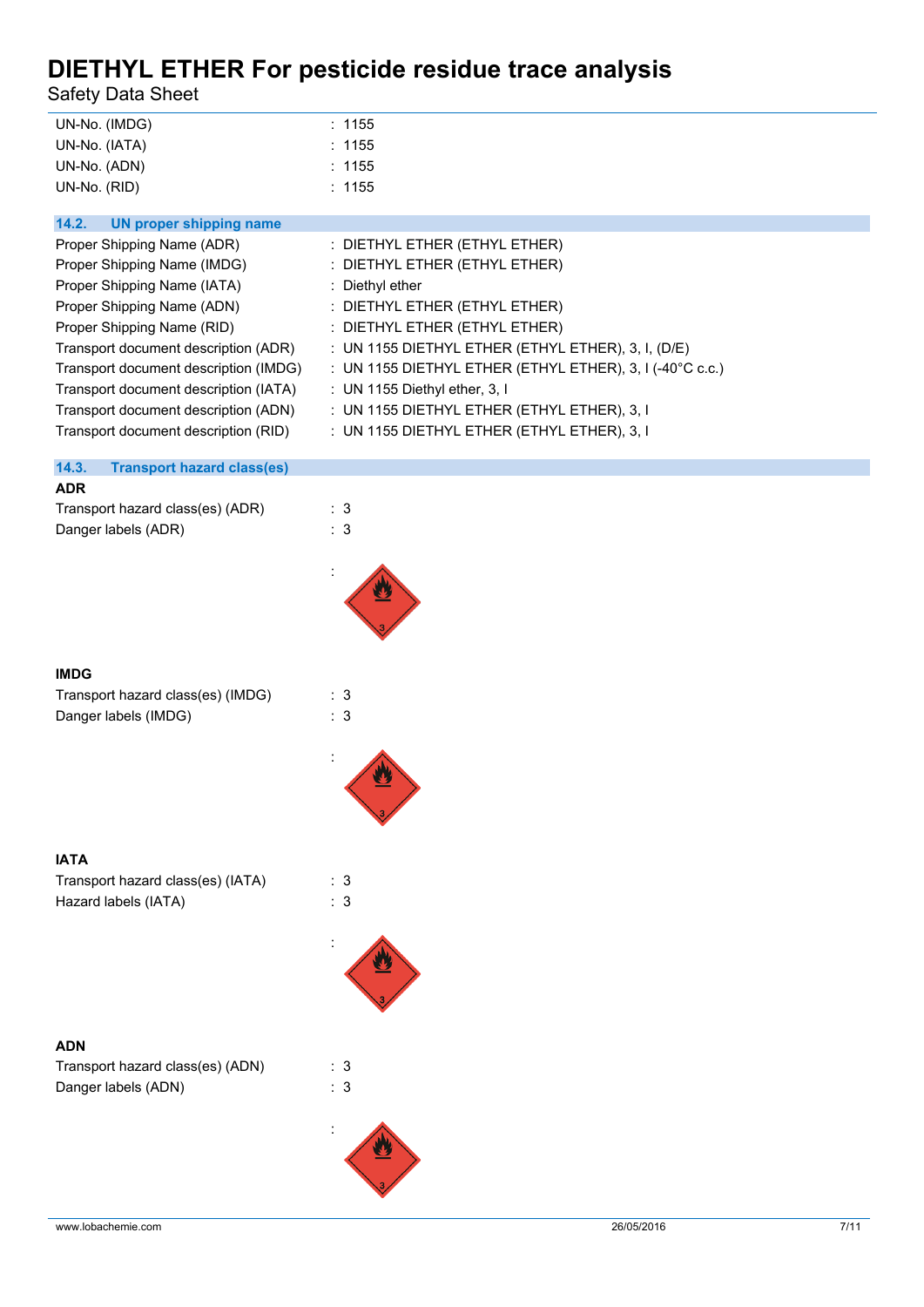Safety Data Sheet

#### **RID**

| Transport hazard class(es) (RID) | : 3 |
|----------------------------------|-----|
| Danger labels (RID)              | : 3 |



| <b>Packing group</b><br>14.4.         |                                          |
|---------------------------------------|------------------------------------------|
| Packing group (ADR)                   | $\pm$ 1                                  |
| Packing group (IMDG)                  | $\therefore$ 1                           |
| Packing group (IATA)                  | $\therefore$ 1                           |
| Packing group (ADN)                   | $\therefore$ 1                           |
| Packing group (RID)                   | $\therefore$ 1                           |
|                                       |                                          |
| <b>Environmental hazards</b><br>14.5. |                                          |
| Dangerous for the environment         | : No                                     |
| Marine pollutant                      | : No                                     |
| Other information                     | : No supplementary information available |

#### $14.6.$ **14.6. Special precautions for user**

| - Overland transport                                           |                     |            |      |
|----------------------------------------------------------------|---------------------|------------|------|
| Classification code (ADR)                                      | : F1                |            |      |
| Limited quantities (ADR)                                       | : 0                 |            |      |
| Excepted quantities (ADR)                                      | $\therefore$ E3     |            |      |
| Packing instructions (ADR)                                     | : P <sub>001</sub>  |            |      |
| Mixed packing provisions (ADR)                                 | : MP7, MP17         |            |      |
| Portable tank and bulk container<br>instructions (ADR)         | $:$ T <sub>11</sub> |            |      |
| Portable tank and bulk container special<br>provisions (ADR)   | :TP2                |            |      |
| Tank code (ADR)                                                | $:$ L4BN            |            |      |
| Vehicle for tank carriage                                      | :FL                 |            |      |
| Transport category (ADR)                                       | : 1                 |            |      |
| Special provisions for carriage - Operation : S2, S20<br>(ADR) |                     |            |      |
| Hazard identification number (Kemler No.)                      | $\therefore$ 33     |            |      |
| Orange plates                                                  | 33<br>1155          |            |      |
| Tunnel restriction code (ADR)                                  | : D/E               |            |      |
| EAC code                                                       | $: \cdot3YE$        |            |      |
| - Transport by sea                                             |                     |            |      |
| Limited quantities (IMDG)                                      | $\therefore$ 0      |            |      |
| Excepted quantities (IMDG)                                     | $\therefore$ E3     |            |      |
| Packing instructions (IMDG)                                    | : P001              |            |      |
| Tank instructions (IMDG)                                       | $:$ T <sub>11</sub> |            |      |
| Tank special provisions (IMDG)                                 | :TP2                |            |      |
| EmS-No. (Fire)                                                 | $: F-E$             |            |      |
| EmS-No. (Spillage)                                             | $: S-D$             |            |      |
| www.lobachemie.com                                             |                     | 26/05/2016 | 8/11 |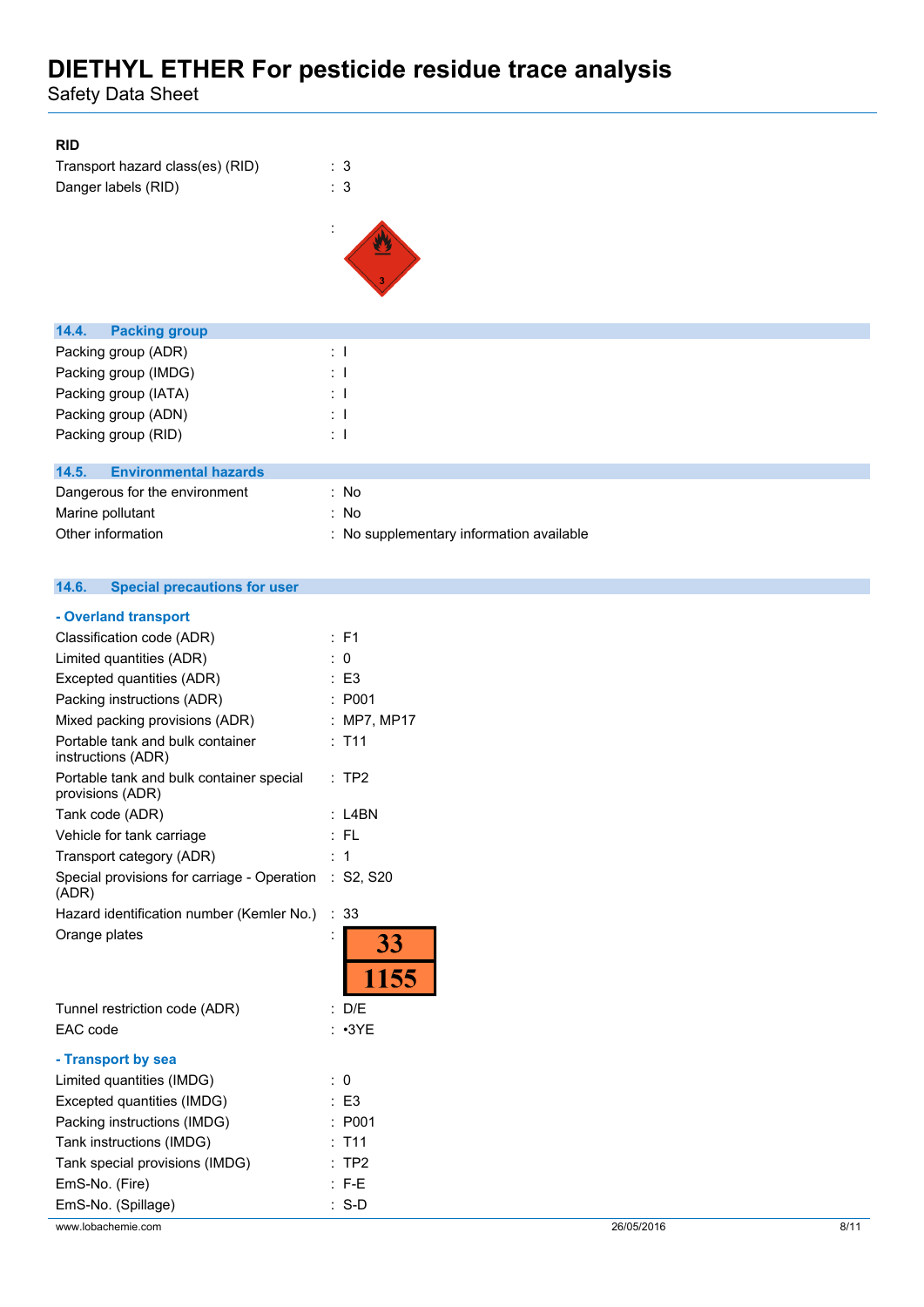Safety Data Sheet

| Stowage category (IMDG)                                      | : E                                                                                                                                                                                                                                                                                                                                                                                                         |
|--------------------------------------------------------------|-------------------------------------------------------------------------------------------------------------------------------------------------------------------------------------------------------------------------------------------------------------------------------------------------------------------------------------------------------------------------------------------------------------|
| Stowage and handling (IMDG)                                  | $:$ SW2                                                                                                                                                                                                                                                                                                                                                                                                     |
| Flash point (IMDG)                                           | $: 40^{\circ}$ C c.c.                                                                                                                                                                                                                                                                                                                                                                                       |
| Properties and observations (IMDG)                           | : Colourless, volatile and mobile liquid with a pleasant aromatic odour. Flashpoint: -<br>40°C c.c. Explosive limits: 1.7% to 48%. Boiling point: 34°C. Immiscible with water.<br>In the presence of oxygen or on long standing or exposure to sunlight, unstable<br>peroxides sometimes form; these may explode spontaneously or when heated.<br>Strongly narcotic. Readily ignited by static electricity. |
| MFAG-No                                                      | : 127                                                                                                                                                                                                                                                                                                                                                                                                       |
| - Air transport                                              |                                                                                                                                                                                                                                                                                                                                                                                                             |
| PCA Excepted quantities (IATA)                               | $\therefore$ E3                                                                                                                                                                                                                                                                                                                                                                                             |
| PCA Limited quantities (IATA)                                | : Forbidden                                                                                                                                                                                                                                                                                                                                                                                                 |
| PCA limited quantity max net quantity<br>(IATA)              | : Forbidden                                                                                                                                                                                                                                                                                                                                                                                                 |
| PCA packing instructions (IATA)                              | : 351                                                                                                                                                                                                                                                                                                                                                                                                       |
| PCA max net quantity (IATA)                                  | : 1L                                                                                                                                                                                                                                                                                                                                                                                                        |
| CAO packing instructions (IATA)                              | : 361                                                                                                                                                                                                                                                                                                                                                                                                       |
| CAO max net quantity (IATA)                                  | : 30L                                                                                                                                                                                                                                                                                                                                                                                                       |
| ERG code (IATA)                                              | : 3AH                                                                                                                                                                                                                                                                                                                                                                                                       |
| - Inland waterway transport                                  |                                                                                                                                                                                                                                                                                                                                                                                                             |
| Classification code (ADN)                                    | : F1                                                                                                                                                                                                                                                                                                                                                                                                        |
| Limited quantities (ADN)                                     | $\therefore$ 0                                                                                                                                                                                                                                                                                                                                                                                              |
| Excepted quantities (ADN)                                    | $\therefore$ E3                                                                                                                                                                                                                                                                                                                                                                                             |
| Carriage permitted (ADN)                                     | $\therefore$ T                                                                                                                                                                                                                                                                                                                                                                                              |
| Equipment required (ADN)                                     | $:$ PP, EX, A                                                                                                                                                                                                                                                                                                                                                                                               |
| Ventilation (ADN)                                            | : VE01                                                                                                                                                                                                                                                                                                                                                                                                      |
| Number of blue cones/lights (ADN)                            | $\therefore$ 1                                                                                                                                                                                                                                                                                                                                                                                              |
| - Rail transport                                             |                                                                                                                                                                                                                                                                                                                                                                                                             |
| Classification code (RID)                                    | $\therefore$ F1                                                                                                                                                                                                                                                                                                                                                                                             |
| Limited quantities (RID)                                     | : 0                                                                                                                                                                                                                                                                                                                                                                                                         |
| Excepted quantities (RID)                                    | $\therefore$ E3                                                                                                                                                                                                                                                                                                                                                                                             |
| Packing instructions (RID)                                   | : P001                                                                                                                                                                                                                                                                                                                                                                                                      |
| Mixed packing provisions (RID)                               | : MP7, MP17                                                                                                                                                                                                                                                                                                                                                                                                 |
| Portable tank and bulk container<br>instructions (RID)       | : T11                                                                                                                                                                                                                                                                                                                                                                                                       |
| Portable tank and bulk container special<br>provisions (RID) | :TP2                                                                                                                                                                                                                                                                                                                                                                                                        |
| Tank codes for RID tanks (RID)                               | : L4BN                                                                                                                                                                                                                                                                                                                                                                                                      |
| Transport category (RID)                                     | $\therefore$ 1                                                                                                                                                                                                                                                                                                                                                                                              |
| Hazard identification number (RID)                           | : 33                                                                                                                                                                                                                                                                                                                                                                                                        |

**14.7. Transport in bulk according to Annex II of MARPOL 73/78 and the IBC Code**

Not applicable

**SECTION 15: Regulatory information**

**15.1. Safety, health and environmental regulations/legislation specific for the substance or mixture**

#### **15.1.1. EU-Regulations**

No REACH Annex XVII restrictions

DIETHYL ETHER For pesticide residue trace analysis is not on the REACH Candidate List DIETHYL ETHER For pesticide residue trace analysis is not on the REACH Annex XIV List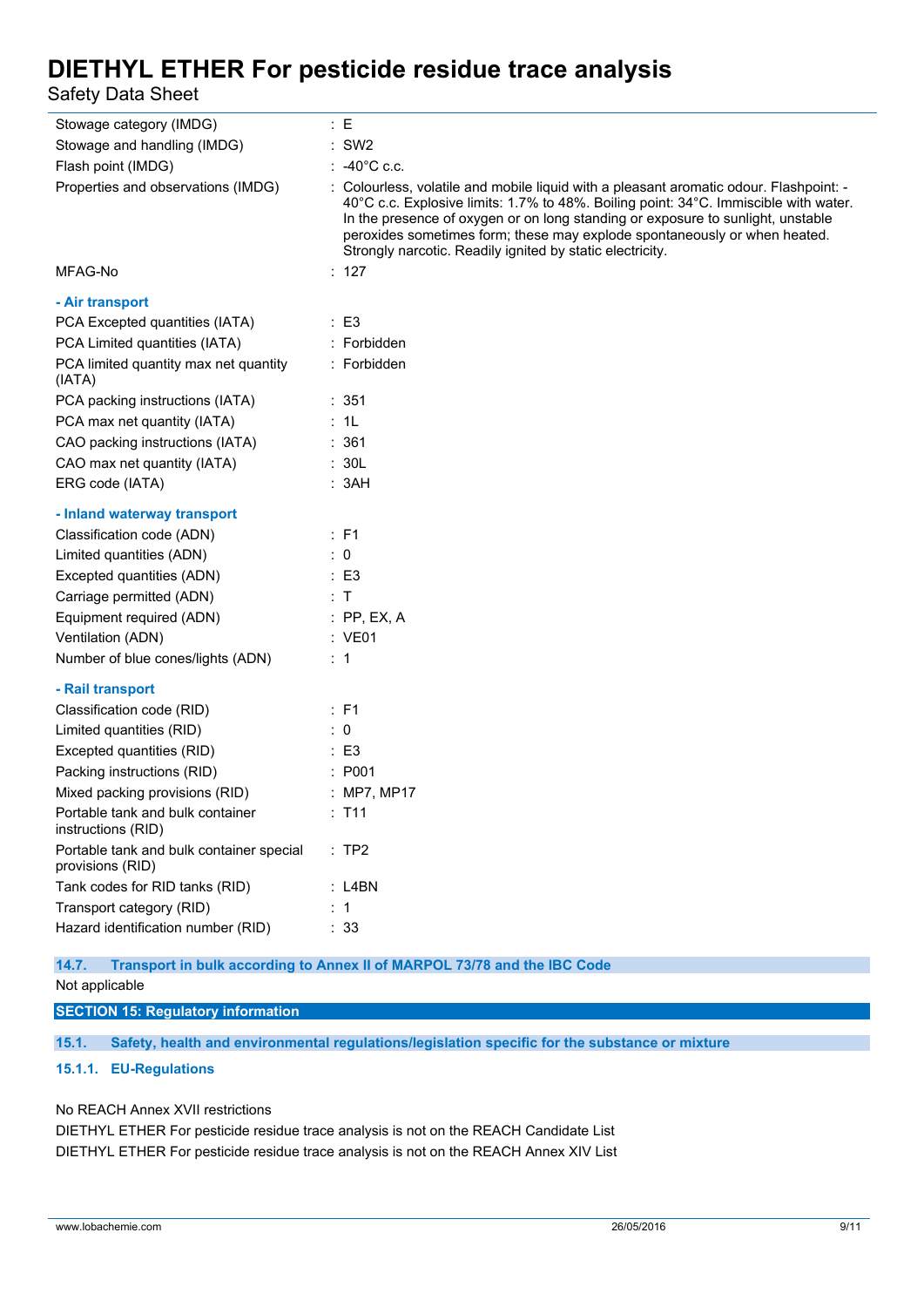#### **15.1.2. National regulations**

| Germany                                                                                 |                                                                                                                              |
|-----------------------------------------------------------------------------------------|------------------------------------------------------------------------------------------------------------------------------|
| Reference to AwSV                                                                       | : Water hazard class (WGK) 1, low hazard to water (Classification according to AwSV;<br>ID No. 80)                           |
| Immission Control Act - 12. BlmSchV                                                     | 12th Ordinance Implementing the Federal : Is not subject of the 12. BlmSchV (Hazardous Incident Ordinance)                   |
| <b>Netherlands</b>                                                                      |                                                                                                                              |
| SZW-lijst van kankerverwekkende stoffen : The substance is not listed                   |                                                                                                                              |
| SZW-lijst van mutagene stoffen                                                          | $\therefore$ The substance is not listed                                                                                     |
| NIET-limitatieve lijst van voor de<br>voortplanting giftige stoffen - Borstvoeding      | : The substance is not listed                                                                                                |
| NIET-limitatieve lijst van voor de<br>voortplanting giftige stoffen -<br>Vruchtbaarheid | : The substance is not listed                                                                                                |
| NIET-limitatieve lijst van voor de<br>voortplanting giftige stoffen - Ontwikkeling      | : The substance is not listed                                                                                                |
| <b>Denmark</b>                                                                          |                                                                                                                              |
| Class for fire hazard                                                                   | $\therefore$ Class I-1                                                                                                       |
| Store unit                                                                              | $: 1$ liter                                                                                                                  |
| <b>Classification remarks</b>                                                           | : F+ <flam. 1="" liq.="">; Emergency management guidelines for the storage of flammable<br/>liquids must be followed</flam.> |
| Recommendations Danish Regulation                                                       | : Young people below the age of 18 years are not allowed to use the product                                                  |

#### **15.2. Chemical safety assessment**

No additional information available

#### **SECTION 16: Other information**

#### Full text of R-, H- and EUH-statements:

| Acute Tox. 4 (Oral) | Acute toxicity (oral), Category 4                                      |  |  |
|---------------------|------------------------------------------------------------------------|--|--|
| Flam. Liq. 1        | Flammable liquids, Category 1                                          |  |  |
| STOT SE3            | Specific target organ toxicity - Single exposure, Category 3, Narcosis |  |  |
| H <sub>224</sub>    | Extremely flammable liquid and vapour.                                 |  |  |
| H302                | Harmful if swallowed.                                                  |  |  |
| H336                | May cause drowsiness or dizziness.                                     |  |  |
| EUH019              | May form explosive peroxides.                                          |  |  |
| <b>EUH066</b>       | Repeated exposure may cause skin dryness or cracking.                  |  |  |
| R <sub>12</sub>     | <b>Extremely flammable</b>                                             |  |  |
| R <sub>19</sub>     | May form explosive peroxides                                           |  |  |
| <b>R22</b>          | Harmful if swallowed                                                   |  |  |
| R66                 | Repeated exposure may cause skin dryness or cracking                   |  |  |
| www.lobachemie.com  | 26/05/2016<br>10/11                                                    |  |  |